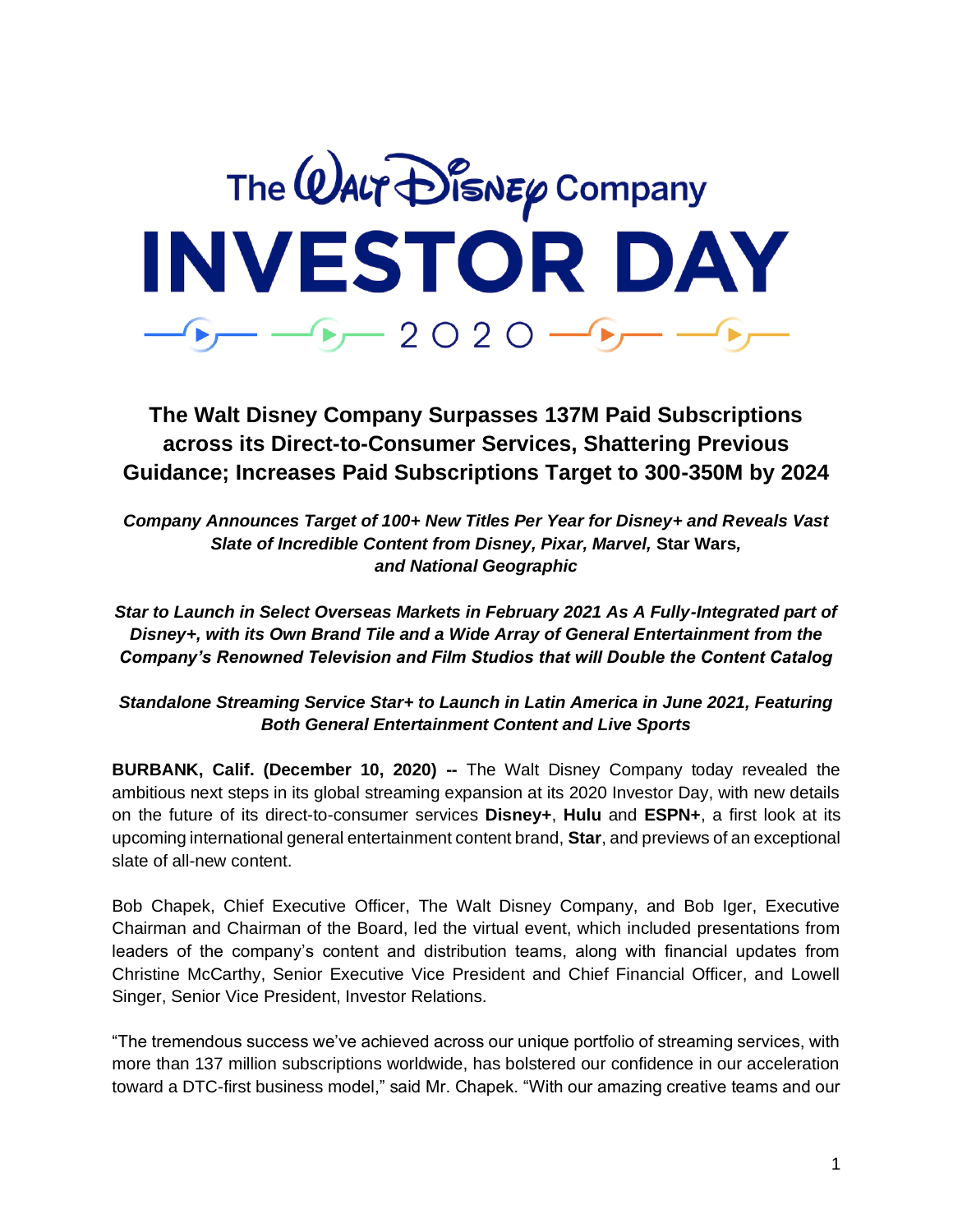ever-growing collection of the high-quality branded entertainment that consumers want, we believe we are incredibly well positioned to achieve our long-term goals."

During the Investor Day presentation, the company announced that, as of December 2, its portfolio of direct-to-consumer services has exceeded a total of **137 million** global paid subscriptions, including 11.5 million ESPN+ subscribers, 38.8 million Hulu subscribers, and a staggering 86.8 million Disney+ subscribers since its launch in November 2019. After greatly exceeding expectations, The Walt Disney Company shared guidance that it now expects its streaming services to hit 300-350 million total subscriptions by fiscal 2024**,** driven primarily by a significant increase in content output. Disney+ alone is targeting to release more than 100 titles per year.

Beginning March 26, 2021, Disney+ will be priced in the U.S. at \$7.99 per month or \$79.99 per year, while the Disney Bundle with Disney+, Hulu, and ESPN+ will be priced at \$13.99 per month. A new agreement with Comcast was also announced, that will bring Disney+ and ESPN+ experiences to Comcast X1 set-top boxes and Flex platforms in the first quarter of 2021, joining Hulu which became available on these platforms in Spring 2020. Additionally, Hulu customers will also be able to subscribe to ESPN+ within the Hulu user interface and access the ESPN+ lineup of sports programming there beginning in early 2021.

## **A New International Star in Streaming**

Building on the successful launch of Disney+ Hotstar in India and Indonesia, Disney shared new details for its international general entertainment content brand, **Star**, which will be included as part of Disney+ in select international markets, and launch as a separate streaming service in Latin America as Star+. The Star brand will serve as home to thousands of hours of television and movies from Disney's creative studios, including Disney Television Studios, FX, 20th Century Studios, 20th Television, and more, enhanced by the addition of local programming from the regions where available.

Star will launch in Europe and several other international markets on February 23, 2021 as a fully integrated part of Disney+, with its own branded tile and a new collection of renowned general entertainment series, movies, documentaries and more that will double the content catalog available to Disney+ subscribers. Disney+ will be updated globally to offer enhanced parental controls enabling the family-friendly experience parents expect, including the ability to set limits on access to content for specific profiles based on content ratings and the ability to add a PIN to lock profiles with access to mature content. In Europe, the service will be priced at €8.99 per month or €89.90 per year, with a similar pricing adjustment in the other Star launch markets, including Australia, New Zealand, and Canada. The streaming service will continue its global rollout, now with Star, in new markets beginning with Singapore on February 23, 2021, followed by Eastern Europe, Hong Kong, Japan, and South Korea later in 2021.

In Latin America, to take advantage of the region's portfolio of live sporting events, the company will launch **Star+** as a standalone streaming service. Star+ brings together an unrivaled Star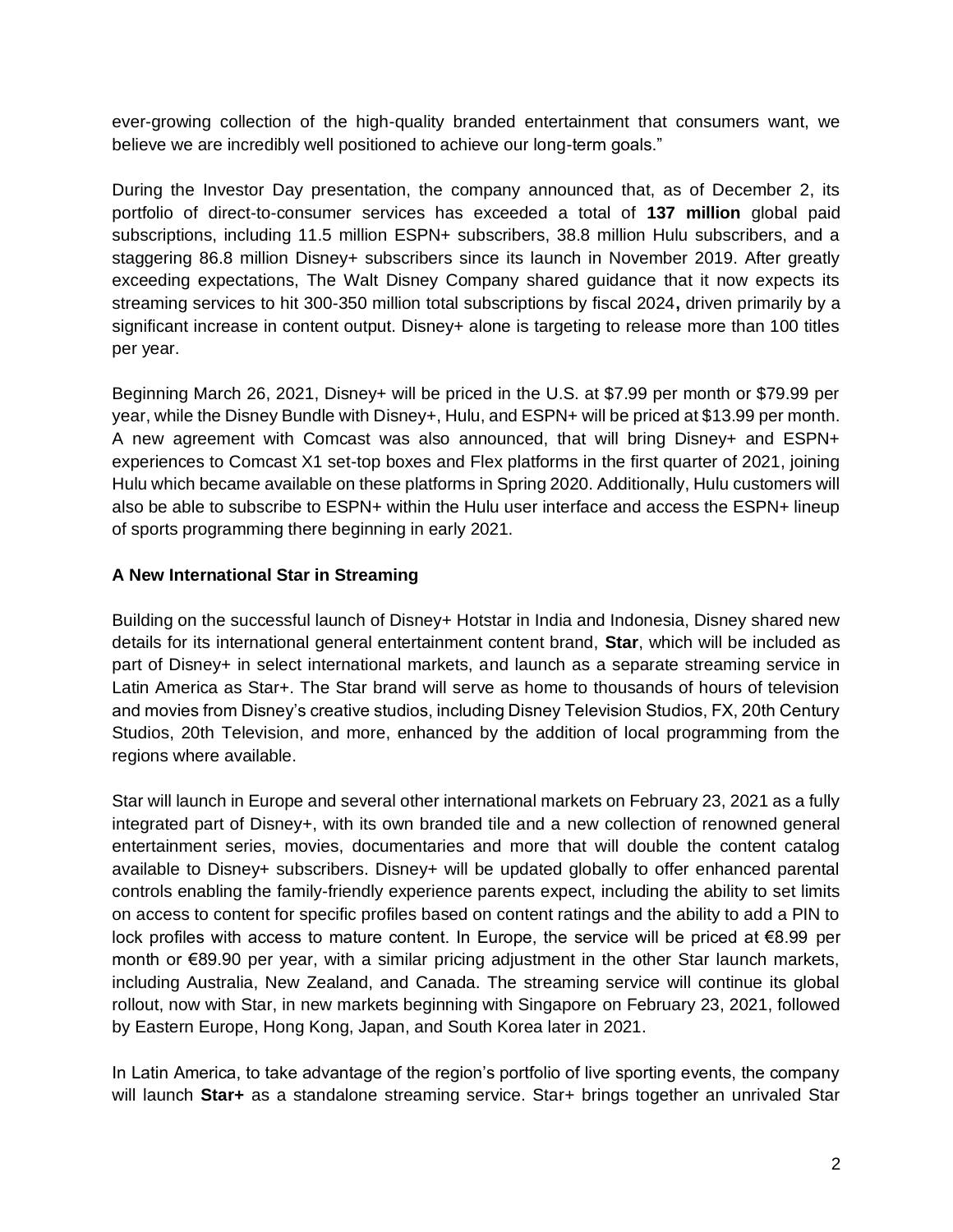content collection, local original productions, and an array of live sports from ESPN, including top soccer leagues, grand slam tennis, and more. Star+ will launch in June 2021 as a stand-alone service for ~\$7.50 per month (or the local equivalent), or as part of an attractively priced bundle with Disney+ for ~\$9.00 per month (or the local equivalent).

To learn more about the international offerings in these markets, view the [2020 Investor Day](https://bit.ly/ID2020Star)  [Star Fact Sheet.](https://bit.ly/ID2020Star)

# **The World's Best Stories**

At today's Investor Day event, the visionary creative leaders from the Company's world-class content engines rolled out a new slate of content to fuel Disney's direct-to-consumer ecosystem. Over the next few years, Disney+ plans to release approximately 10 *Star Wars* series and 10 Marvel series, as well as 15 Disney live action, Disney Animation, and Pixar series, as well as 15 Disney live action, Disney Animation, and Pixar features — all in addition to the premium content set to premiere in theatres or on linear channels before coming to the streaming service. In addition, it was announced that Walt Disney Animation Studios' "Raya and the Last Dragon'' will be available on Disney+ with Premier Access in most Disney+ markets, at the same time as it is released in theaters, on March 5, 2021. Premier Access for the title will be priced at \$29.99. Internationally, many upcoming original titles from Disney Television Studios, FX and 20th Century Studios will also premiere on Disney+ as Star Originals.

"This incredible slate of new original content reflects our continuing commitment to harness the resources and immense creativity across our company to bring audiences extraordinary entertainment experiences unlike anything else in the market," Mr. Iger said. "We're proud that the unparalleled quality of our storytelling from our iconic brands remains evident across all distribution platforms, from movie theaters to our direct-to-consumer services."

To learn more about all the content featured in today's presentation, view the [2020 Investor Day](https://bit.ly/ID2020Programming)  [Programming Fact Sheet.](https://bit.ly/ID2020Programming)

Highlights from the presentations include:

# **Disney General Entertainment Group Content**

# *Disney Television Studios for Disney+*

Disney Television Studios shared a look at some of the high profile family entertainment series in development for Disney+, including two projects inspired by Disney properties: "**Beauty and the Beast (working title)**," starring Luke Evans and Josh Gad with new music composed by Alan Menken; and "**Swiss Family Robinson**," which is a reimagining of the classic from Ron Moore and Jon M. Chu. The studio is also developing "**Percy Jackson and the Olympians**" based on the bestselling book series by Rick Riordan from Disney Publishing Worldwide.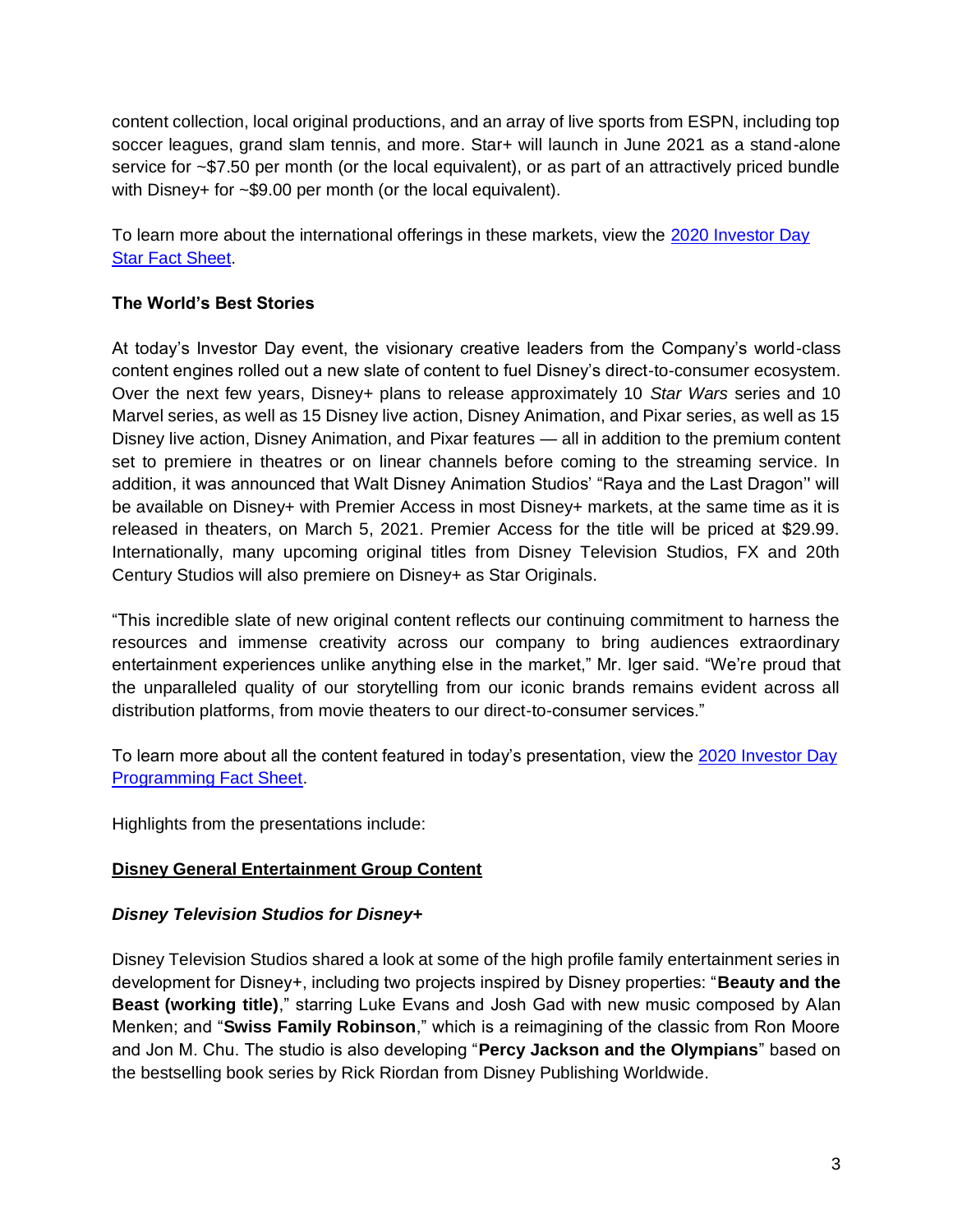Disney Television Studios is currently in production on four live action series set to debut on Disney+ in 2021: "**The Mighty Ducks: Game Changers**," "**Big Shot**," "**The Mysterious Benedict Society**," and "**Turner & Hooch**."

# *National Geographic Content*

National Geographic revealed its ambitious Disney+ slate including high profile titles "**Limitless With Chris Hemsworth**," "**Welcome to Earth (working title)**" featuring Will Smith, and a fourth season of the Emmy-winning anthology series "**Genius**," which will profile Martin Luther King, Jr.

The studio also announced the new documentary film "**Cousteau**," which will debut in theatres before coming to Disney+ alongside new documentary series "**Secrets of the Whales**," "**A Real Bug's Life**," and "**America The Beautiful**."

# *Content for Hulu and Star*

The Kardashian Jenners will create new global content under a multi-year deal, to stream exclusively on Hulu in the U.S. and internationally on Star, with an expected debut in late 2021. Also premiering on Hulu and Star next year are the premium series "**Only Murders in the Building**," "**The Dropout**," and "**Dopesick**."

In 2021, the slate of FX originals, which includes "**The Old Man**," "**American Horror Stories**," "**Platform**," "**Reservation Dogs**," and "**Y: The Last Man**" will be available on Hulu in the U.S. and Star in multiple international markets.

# *Hulu*

Hulu's award-winning, hit drama series, "**The Handmaid's Tale**," has been renewed for a fifth season ahead of its season four premiere and "**Nine Perfect Strangers**," starring and executive produced by Nicole Kidman along with David E. Kelley, will debut next year.

# *FX*

In addition to Hulu in the U.S., the FX premium content brand will bring its library of award-winning content and exclusive new originals to Star around the world. FX has ordered four additional seasons of "**It's Always Sunny in Philadelphia**" for the linear channel, FX on Hulu, and Star, smashing the record for longest running live-action sitcom in television history. The group announced it is developing the first series adaptation of the science-fiction horror classic "**Alien**" and is in advanced talks for a two-season order of "**The Stones**," a drama series about the world's greatest and most enduring rock 'n roll band, The Rolling Stones. FX will also embark on one of its most sweeping, sophisticated and adult series with the retelling of James Clavell's beloved epic saga, "**Shōgun**," set within feudal Japan.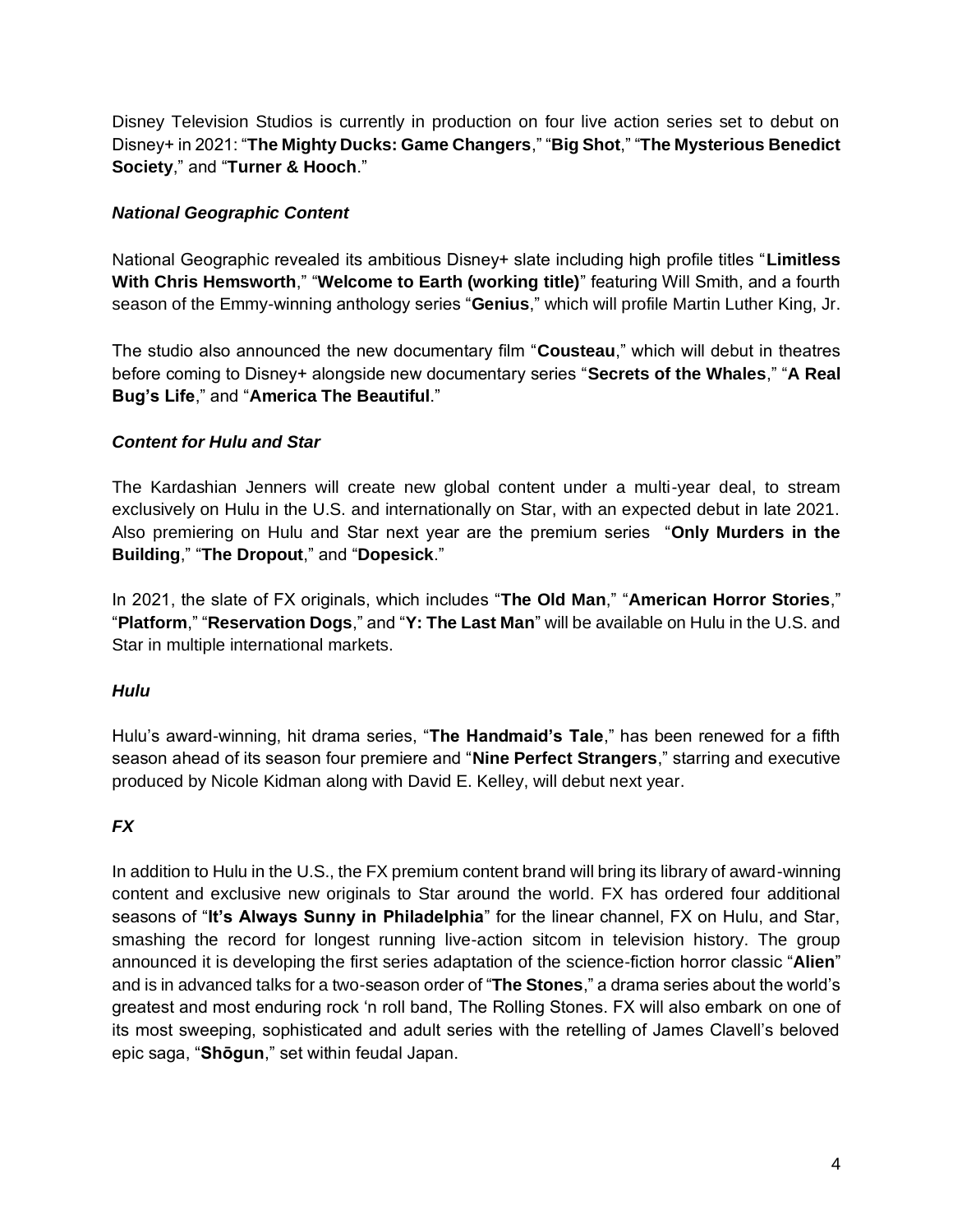# **Walt Disney Studios Content**

## *Lucasfilm*

Lucasfilm announced an impressive number of exciting Disney+ series and new feature films destined to expand the *Star Wars* galaxy like never before. Among the projects for Disney+ are "**Obi-Wan Kenobi**," starring Ewan McGregor with Hayden Christensen returning as Darth Vader, and two series set in the Mandalorian era from Jon Favreau and Dave Filoni: "**Rangers of the New Republic**" and "**Ahsoka**," a series featuring the fan favorite character Ahsoka Tano.

Additional new titles announced for Disney+ include "**Andor**," "*Star Wars***: The Bad Batch**," "*Star Wars***: Visions**," "**Lando**," "**The Acolyte**," and "**A Droid Story**." The studio is also revisiting "**Willow**" in a new series with Warwick Davis returning in the title role.

The next feature film in the *Star Wars* franchise, releasing in December 2023, will be "**Rogue Squadron**," which will be directed by Patty Jenkins of the "Wonder Woman" franchise. The next installment of the "**Indiana Jones**" franchise directed by James Mangold, a *Star Wars* feature film by writer/director Taika Waititi and "**Children of Blood & Bone**," based on Tomi Adeyemi's New York Times bestselling novel, round out the feature-film slate.

## *Walt Disney Studios Motion Pictures Production*

For Disney+, the studio unveiled a star-studded lineup of original movies and officially confirmed it will produce "**Hocus Pocus 2**," reboots of "**Three Men and a Baby**" with Zac Efron and "**Cheaper by the Dozen**" with Kenya Barris and Gabrielle Union, and a new "**Sister Act**" film starring Whoopi Goldberg, who is on board as a producer with Tyler Perry.

Additional Disney+ projects revealed include "**Chip 'N Dale: Rescue Rangers**," a hybrid live action-animated film starring John Mulaney and Andy Samberg; "**Pinocchio**," directed by Robert Zemeckis and starring Tom Hanks; "**Peter Pan & Wendy**," starring Jude Law as Captain Hook and Yara Shahidi as Tinker Bell; and "**Disenchanted,**" with Amy Adams returning as Giselle. New live action biographical films set for the service include "**Greek Freak**," about NBA star Giannis Antetokounmpo, as well as projects about Keanon Lowe and Chris Paul. The group is also developing new animated takes on favorite 20th Century Studios' titles "**Diary of a Wimpy Kid**"; "**The Ice Age Adventures of Buck Wild**," starring Simon Pegg; and "**Night at the Museum**."

The studio also previewed its slate of feature films including "**Jungle Cruise**"; "**Cruella**"; a prequel to "**The Lion King**"; and "**The Little Mermaid**."

# *Walt Disney Animation Studios*

Walt Disney Animation Studios made several announcements today, highlighting the upcoming feature film "**Encanto**," which includes new songs by Emmy®, GRAMMY® and Tony Award® winner Lin-Manuel Miranda and is slated for theaters in November 2021. The studio also revealed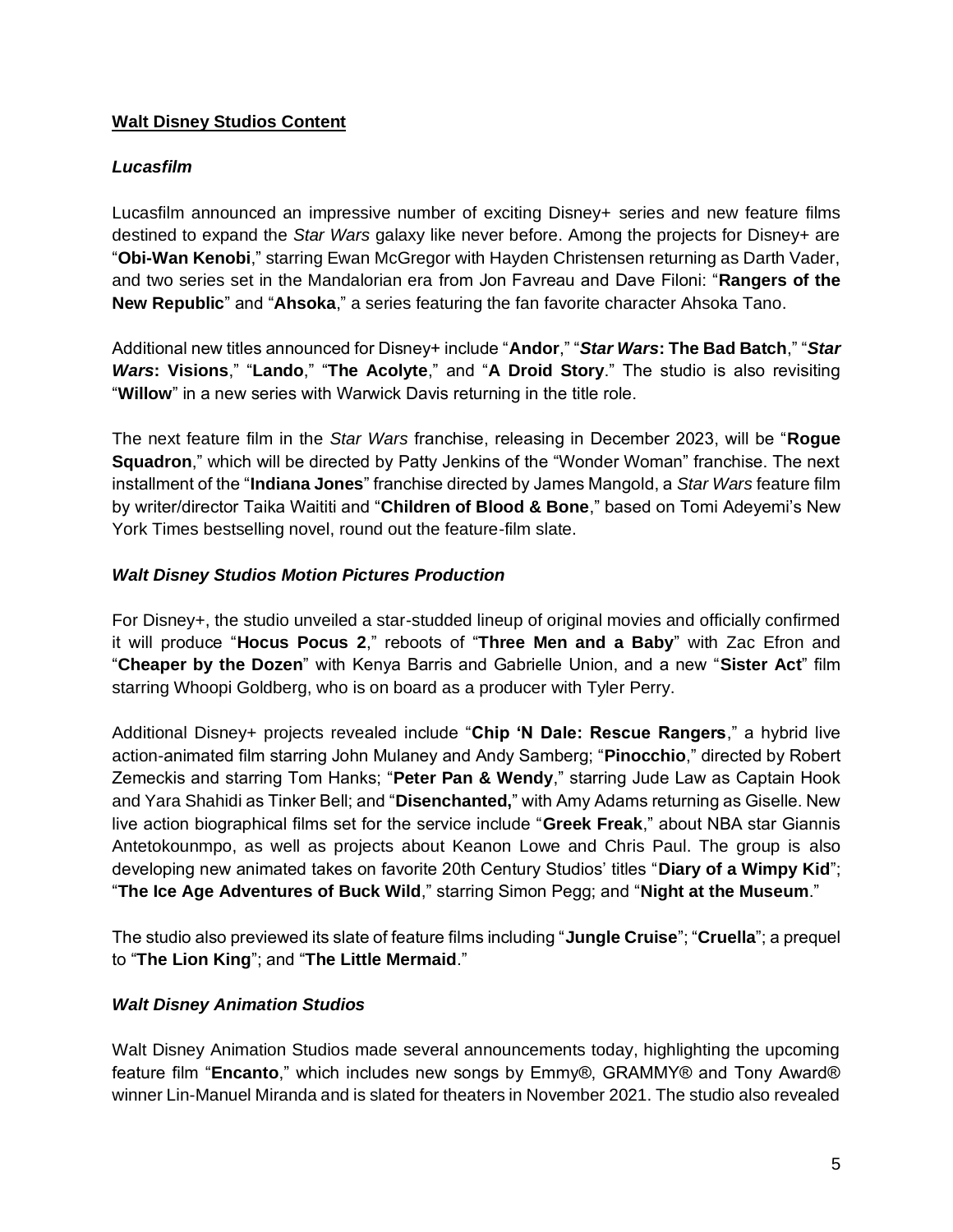that "**Raya and the Last Dragon**" will debut simultaneously on Disney+ Premier Access and in theatres in March 2021.

Marking the first animated series produced by WDAS, the studio also revealed several new series for Disney+ including "**Baymax**," "**Zootopia+**," "**Tiana**" and "**Moana, The Series**," as well as "**Iwájú**," which will be produced in collaboration with the Pan-African comic book entertainment company Kugali.

## *Pixar Animation Studios*

Pixar Animation Studios revealed its upcoming slate of original series for Disney+ and feature films. Among the titles are Pixar's first-ever long-form animated series "**Win or Lose**," which debuts exclusively on Disney+ in Fall 2023, and two brand-new feature films slated for theaters in 2022, Academy Award®-winning director Domee Shi's "**Turning Red**," and "**Lightyear**," the definitive origin story of the hero that inspired the toy. Chris Evans will voice the hero on his journey to becoming the most famous Space Ranger ever. Slated for theaters next summer is the original feature film "**Luca**."

Additional details were shared about new Disney+ series, including "**Inside Pixar**," "**Pixar Popcorn**," "**Dug Days**," and "**Cars**," as well as the upcoming feature film "**Soul**" and short "**Burrow**"—both debuting on Disney+ on December 25, 2020.

#### *Marvel Studios*

Marvel Studios shared plans for the expansion and future of the Marvel Cinematic Universe, revealing details about upcoming content for both Disney+ and theaters. Among dozens of upcoming projects, three new series for Disney+ were revealed, including the Samuel L. Jacksonstarrer "**Secret Invasion**," "**Ironheart**" with Dominique Thorne as a genius inventor, and "**Armor Wars**," starring Don Cheadle as James Rhodes aka War Machine who faces Tony Stark's worst fears.

These will join the studios robust lineup of Disney+ titles including "**WandaVision**," "**The Falcon and The Winter Soldier**," and "**Loki**"; the animated series "**What If…?**"; "**Ms. Marvel**"; "**Hawkeye**," with Hailee Steinfeld joining Jeremy Renner in the series; "**She-Hulk**," starring Tatiana Maslany in the title role alongside co-stars Mark Ruffalo and Tim Roth; "**Moon Knight**"; "**Guardians of the Galaxy Holiday Specia**l"; and a series of original shorts, "**I Am Groot**," featuring everyone's favorite baby tree.

Included in a host of new feature film reveals were "**Ant-Man and the Wasp: Quantumania**," the third feature in the "Ant-Man" franchise, and "**Fantastic Four**," which introduces Marvel's most iconic family. Marvel Studios' upcoming feature films also include "**Black Widow**," "**Shang Chi and The Legend of The Ten Rings**," "**Eternals**," "**Doctor Strange In The Multiverse of Madness**," "**Thor: Love and Thunder**," "**Black Panther 2**," "**Blade**," "**Captain Marvel 2**," and "**Guardians of the Galaxy Vol. 3**."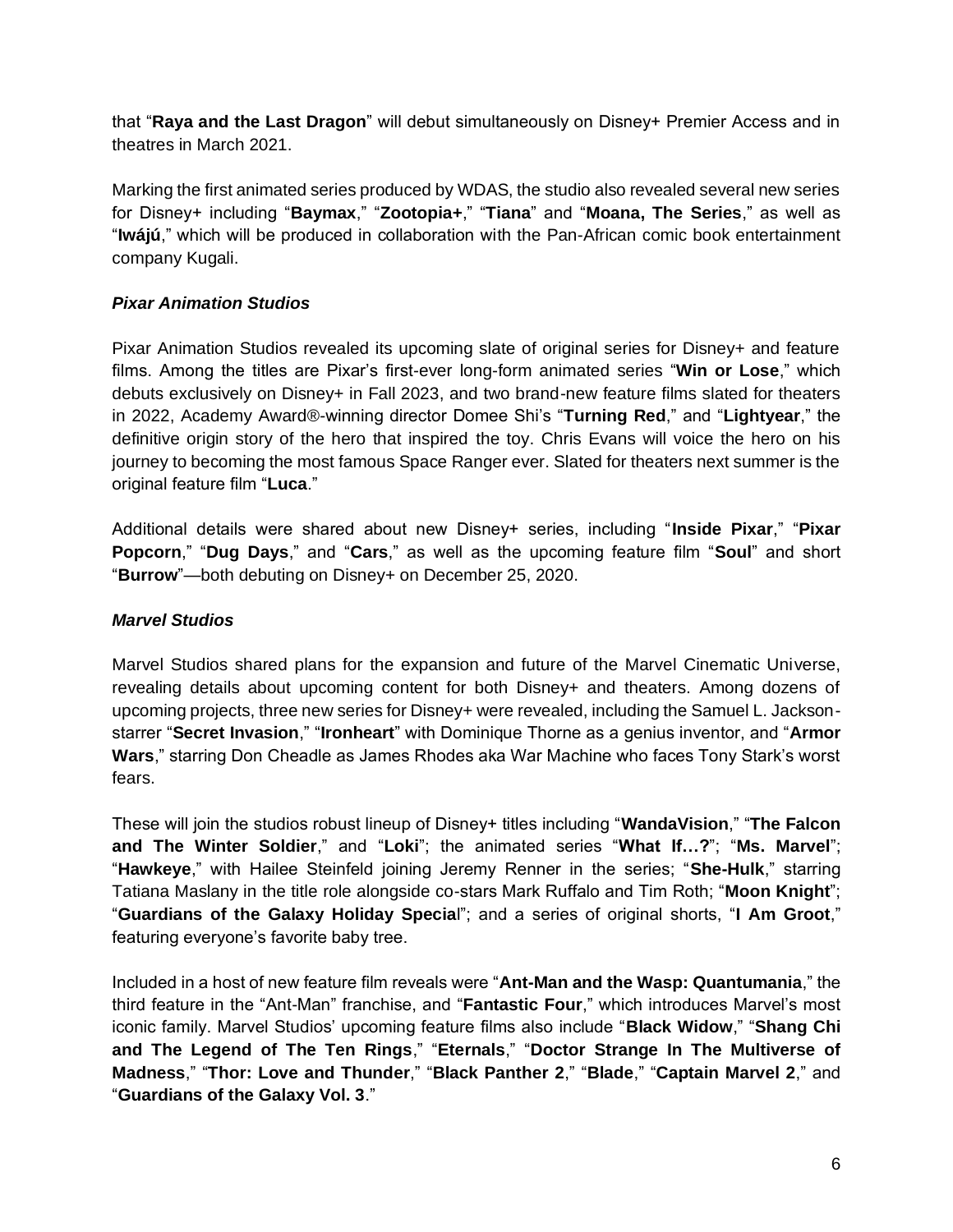## **ESPN and Sports Content**

ESPN announced a milestone new 10-year agreement with the **Southeastern Conference (SEC)**, expanding its partnership and adding college football's most-watched TV package, beginning with the 2024 season. **The deal will also bring select SEC football games to ESPN+, beginning with the 2021 football season** and running through the term of the agreement.

ESPN+, which now reaches more than 11.5 million U.S. subscribers, will also launch several new original series and studio shows in the coming months. "**Peyton's Places**," the Emmy-nominated series currently in its second season on ESPN+, will return for a third season (Fall 2021) and expand to other sports - with some of the most engaging names in sports fronting their own versions of the series, including Abby Wambach (soccer), Ronda Rousey (combat sports), David Ortiz (baseball), and Peyton's brother, Eli Manning (college football). ESPN+ will also launch "**Stephen A's World**," a new, original program featuring the insights and opinions of one-of-akind personality Stephen A. Smith in January. "**Man in the Arena: Tom Brady**," the highly anticipated nine-part documentary series coming to ESPN+, is built around Tom Brady's neverbefore-seen, first-hand accounts of the journey to each of his nine Super Bowls. Plus, a newly reimagined version of **SportsNation** will return weekday mornings, beginning in January, exclusively on ESPN+.

#### **About The Walt Disney Company**

The Walt Disney Company, together with its subsidiaries and affiliates, is a leading diversified international family entertainment and media enterprise that includes Parks, Experiences and Products; Media & Entertainment Distribution; and three content groups—Studios, General Entertainment and Sports--focused on developing and producing content for DTC, theatrical and linear platforms. Disney is a Dow 30 company and had annual revenues of \$65.4 billion in its Fiscal Year 2020.

#### **Forward-Looking Statements:**

Certain statements and information in this communication may constitute "forward-looking statements" within the meaning of the Private Securities Litigation Reform Act of 1995, including expectations about subscribers or subscriptions; statements regarding the future of our offerings (including our direct-to-consumer offerings) including content, launch dates and timing, availability, pricing, and other expectations and plans regarding our products; and other statements that are not historical facts. These statements are made on the basis of management's views and assumptions regarding future events and business performance as of the time the statements are made. We are not under any obligation, and we expressly disclaim any obligation, to update, alter, or otherwise revise any forward-looking statements, whether as a result of new information, future events, or otherwise. You are cautioned not to place undue reliance on these forward-looking statements which speak only as of the date hereof. These forward-looking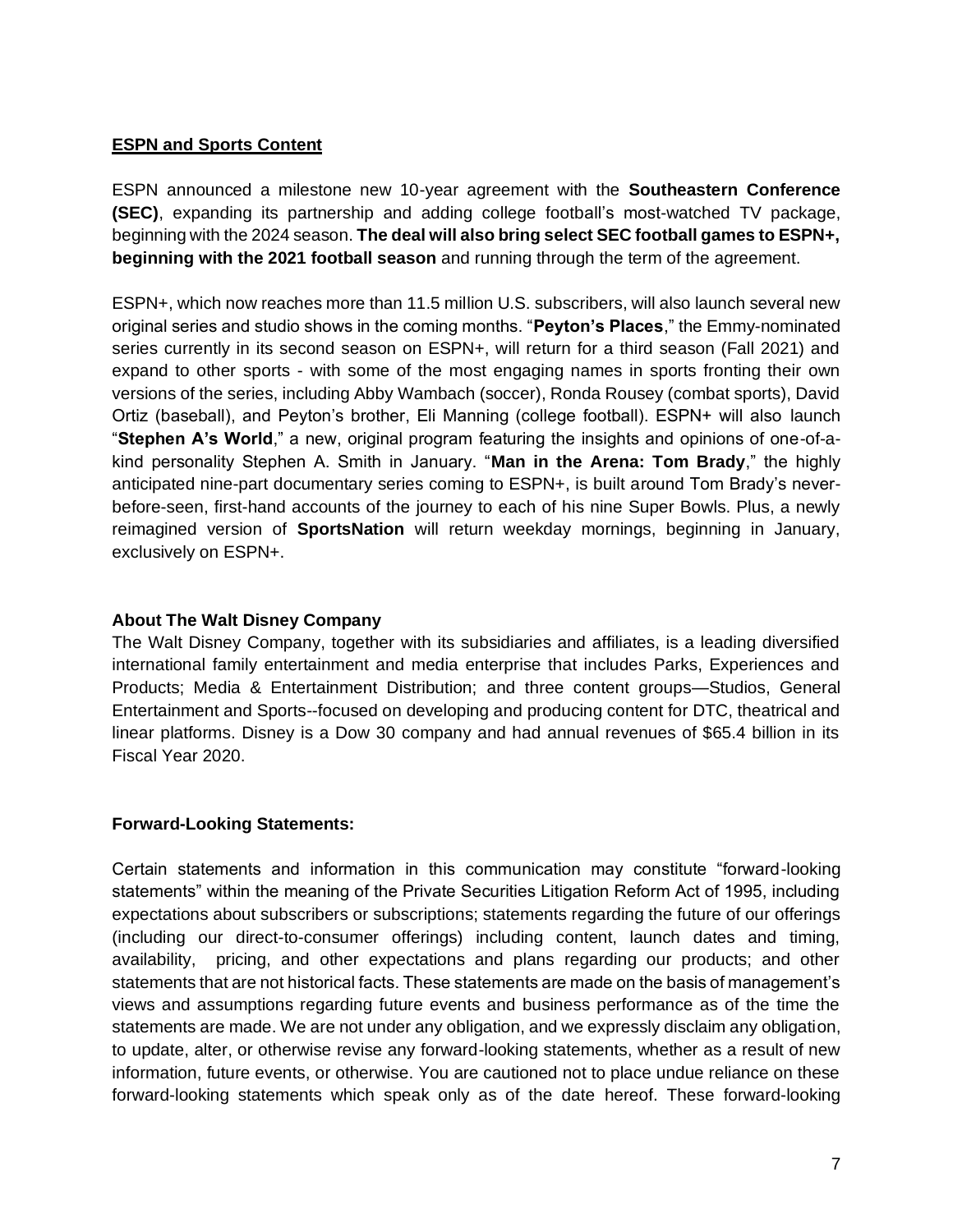statements are subject to risks and uncertainties, and actual results might differ materially from those discussed in, or implied by, the forward-looking statements. Such differences may result from actions taken by the Company, including restructuring or strategic initiatives (including capital investments or asset acquisitions or dispositions), from execution risk in technology, service promotion, or creative development as well as from developments beyond the Company's control, including:

- further changes in domestic and global economic conditions and competitive conditions;
- health concerns;
- consumer preferences; willingness to pay for an expanding set of direct-to-consumer services; and performance of the markets in which we operate, including the pay television ecosystem;
- government regulation, including revised foreign content and ownership regulations;
- poor quality broadband infrastructure in certain markets;
- international, political, or military developments;
- technological developments;
- labor markets and activities; and
- adverse weather conditions or natural disasters;

each such risk includes the current and future impacts of, and is amplified by, COVID-19 and related mitigation efforts.

Such developments may further affect entertainment, travel and leisure businesses generally and may, among other things, affect (or further affect, as applicable):

- demand for our products and services;
- performance of our direct-to-consumer technology platforms;
- performance of the Company's theatrical and original direct-to-consumer releases;
- the advertising market for entertainment programming and services;
- expenses of providing medical and pension benefits;
- income tax expense; and
- performance or operations of some or all company businesses either directly or through their impact on those who distribute our products.

Additional factors are set forth in the Company's Annual Report on Form 10-K for the year ended October 3, 2020 under Item 1A, "Risk Factors," Item 7, "Management's Discussion and Analysis," Item 1, "Business," and subsequent reports.

#### **Media Contacts:**

Zenia Mucha Zenia.Mucha@disney.com 818-560-5300

David Jefferson David.J.Jefferson@disney.com 818-560-4832